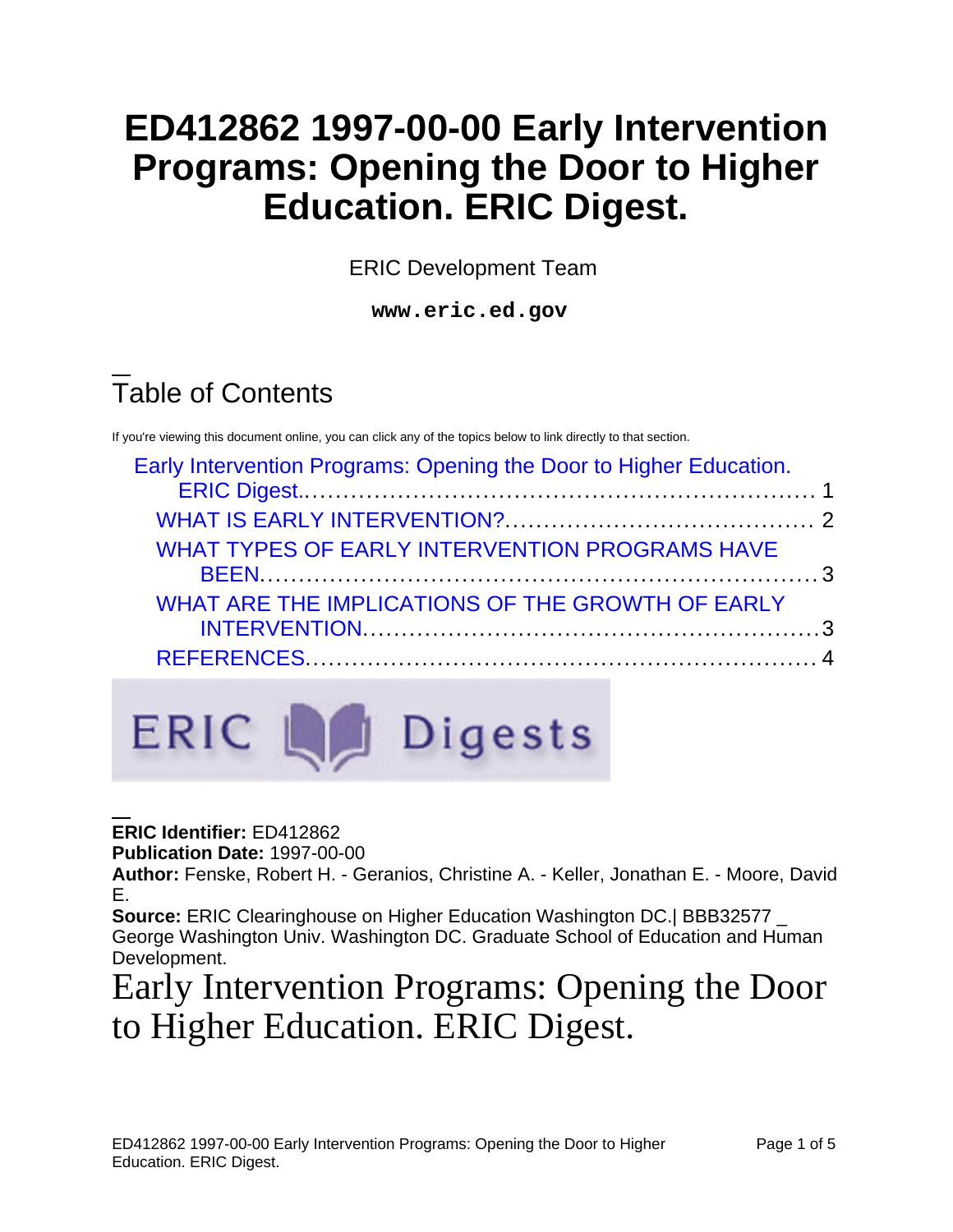#### THIS DIGEST WAS CREATED BY ERIC, THE EDUCATIONAL RESOURCES INFORMATION CENTER. FOR MORE INFORMATION ABOUT ERIC, CONTACT ACCESS ERIC 1-800-LET-ERIC

The growth of early intervention programs reflects America's commitment to high levels of educational attainment for all citizens. This commitment is embodied in the national ideal of equal educational opportunity without regard to social or economic status. Early intervention programs offer new hope to youth who are disproportionately "at risk" of inadequate educational attainment by providing financial assistance and encouragement to them, their families, and their communities. An important goal of early intervention is to facilitate a seamless transition from elementary to secondary to higher education. To reach this goal, educators at all levels must develop and implement coordinated policies and planning strategies. Early intervention is aided by funds from federal agencies, state agencies, local governments, and philanthropic organizations.

### <span id="page-1-0"></span>WHAT IS EARLY INTERVENTION?

The number and diversity of programs providing services and resources to encourage low-income/minority youth to finish high school and enter college have been burgeoning since the early 1980s. The mission statement of the National Early Intervention Scholarship and Partnership program is a unifying concept for early intervention. The federal law encourages provision of financial assistance to low-income students to obtain high school diplomas and to foster the pursuit of higher education. The law also encourages states, local education agencies, community organizations, and private entities to provide a variety of information and support services for elementary, middle, and secondary students at risk of dropping out. These public and private agencies provide services, including mentoring, tutoring, and information, to help low-income and minority students obtain high school diplomas and seek admission to college. Many such programs attempt to eliminate the financial barriers to higher education by guaranteeing needed financial assistance for at-risk students if they graduate from high school and meet other criteria. The underlying assumption is that intervention early in the educational pipeline will help to prevent dropouts and increase the number of students who pursue higher education.

"Academic outreach" programs that originate in schools, colleges, and universities are a subset of the broader concept of early intervention. Academic outreach programs are differentiated from early intervention programs in that academic outreach programs are operated by academic institutions (although the source of funds and sponsor of the programs might be outside the institution). Although the distinctions between academic outreach and early intervention programs are imprecise, this distinction helps to identify the types of institutionally operated programs that can be directly affected by institutional faculty and administrators.

Academic outreach programs are similar in purpose to early intervention programs but are not always articulated or coordinated with them. The general purpose of most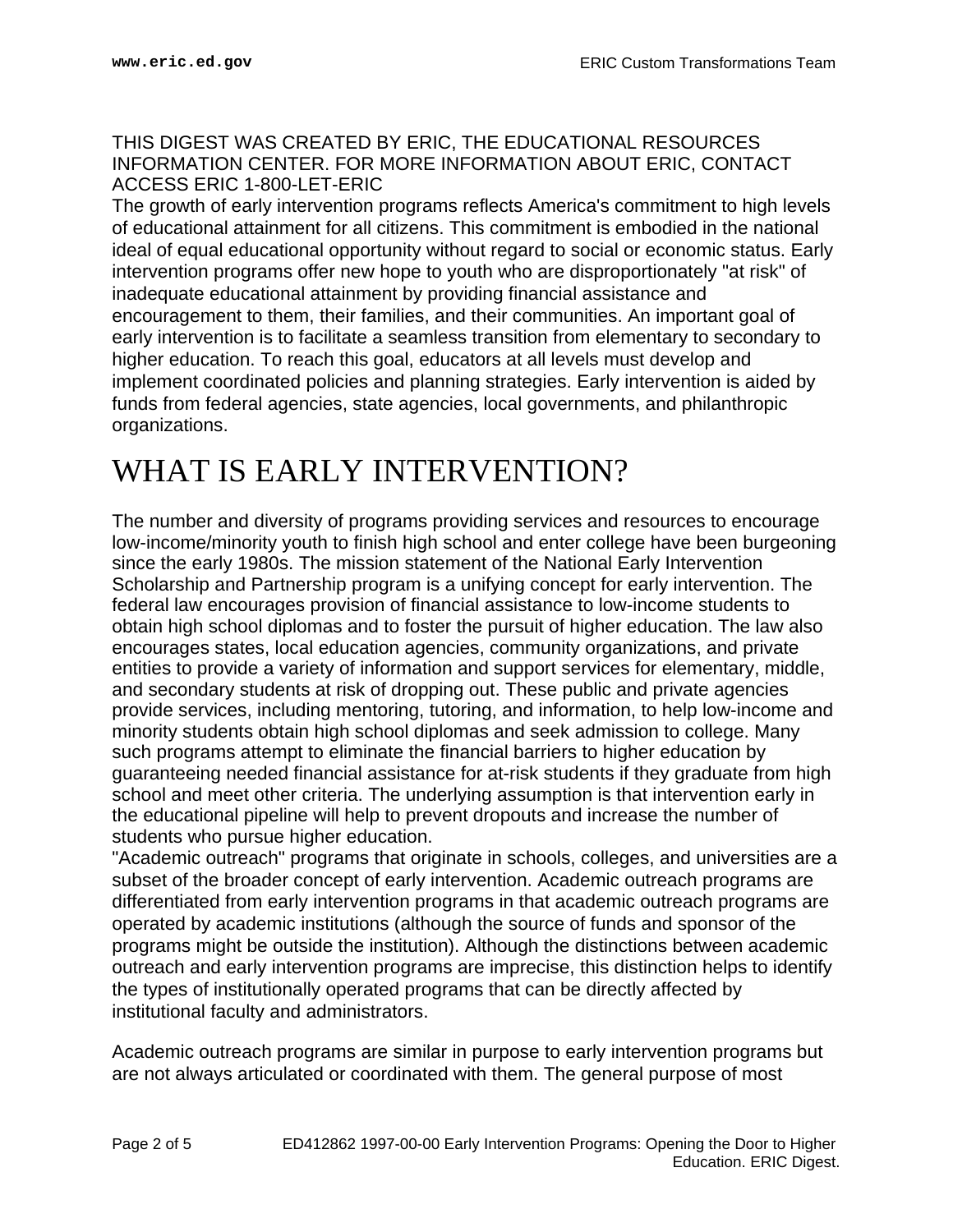academic outreach programs is to encourage at-risk students to plan for college, with no focus on specific academic disciplines. Some academic outreach programs, however, focus on preparation and recruitment of promising at-risk students for selected academic disciplines. Academic outreach includes generally enhancing educational opportunity for underserved students within an institution's service area as well as increasing the number of at-risk students enrolled in specific academic disciplines. Thus, these programs are mutually beneficial to both underserved students and institutions of higher education.

A third type of approach to early intervention is the rapidly growing school-college collaboration movement, which involves systemic changes triggered by the reforms beginning in the early 1980s that attempt to close the traditional gap between K-12 and higher education. A new perspective, K-16, began to emerge in the 1980s in discussions of educational accountability. Early intervention programs that are built upon the collaborative efforts of K-12 and higher education institutions have gained momentum toward K-16 alliances. One of the most promising examples of such collaboration is the concept of "middle college," which melds the last two years of high school with the two years offered in public community colleges. Such alliances enhance the recruitment of minority students and increase the readiness of entering freshmen.

## <span id="page-2-0"></span>WHAT TYPES OF EARLY INTERVENTION PROGRAMS HAVE BEEN

ESTABLISHED?Basically, early intervention programs take six forms: programs established by philanthropic agencies, federally supported programs, state-sponsored programs with matching federal support, entirely state-supported programs, systemic changes involving school-college collaboration, and college- or university-sponsored programs. In certain cases, programs began with private seed money from philanthropic organizations and later evolved into publicly sponsored programs. The many early intervention/academic outreach programs are varied and uncoordinated, and there is no national clearinghouse or database that tracks the growth of local, state, or federal programs.

## <span id="page-2-1"></span>WHAT ARE THE IMPLICATIONS OF THE GROWTH OF EARLY INTERVENTION

PROGRAMS FOR COLLEGE AND UNIVERSITY ADMINISTRATORS?Early intervention programs provide colleges and universities with a powerful tool to recruit disadvantaged students who need a broad base of support to enroll in and then graduate from college. By forming strong coalitions with schools and community leaders to collaborate in the development of innovative services and methods of delivery, higher education administrators can contribute to and capitalize on the wealth of offerings.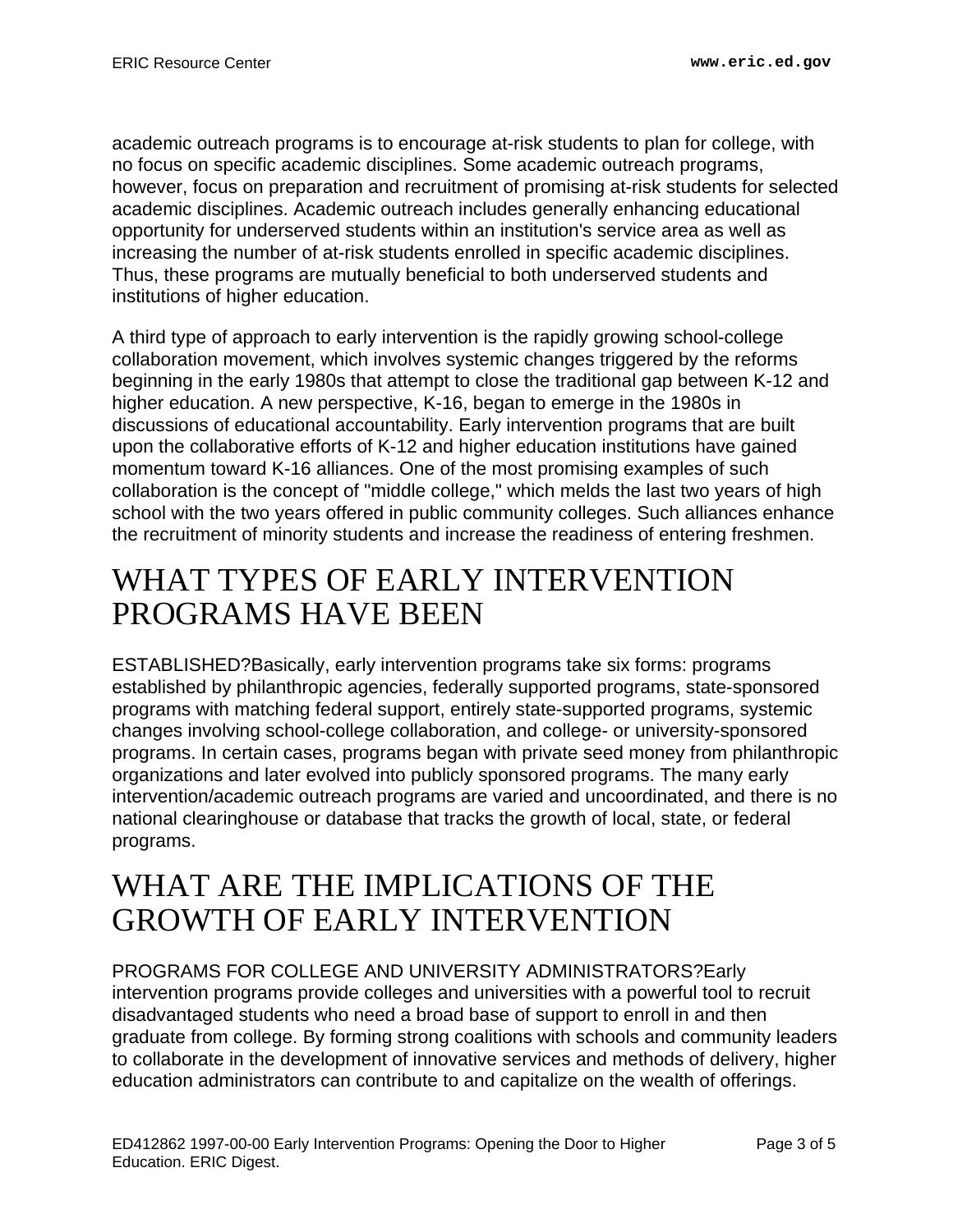Specifically, they can leverage institutional early intervention efforts by surveying the federal, state, regional, and local programs that can directly affect their institution, and by developing strategies and structures to coordinate institutional outreach programs with the multitude of early intervention programs that originate in both the public and private sectors. These developments can help overcome duplicative efforts and gaps in service caused by the current lack of coordination between institutions and programs.

Faculty members and administrators of colleges and universities recognize the importance of support from the public, from elected officials, and from philanthropic organizations, made evident in the recent trend toward the development of state "report cards" for higher education systems. One of the most common components of report cards is the assessment of access to public higher education, especially for underrepresented students. Institutions must demonstrate increased access to their institutions and success in the retention of diverse students. Colleges and universities must marshal and refine their resources to achieve these outcomes. Many institutions rely on remedial education to increase enrollments of students from underserved populations, but in many states, governors, legislators, and governing boards have criticized the need for postsecondary remedial education. Perhaps early intervention and academic outreach programs will enhance students' readiness and diminish the need for remedial education.

### <span id="page-3-0"></span>**REFERENCES**

Chaney, Bradford, Laurie Lewis, and Elizabeth Farris. 1995. Programs at Higher Education Institutions for Disadvantaged Precollege Students. NCES 96-230. Washington, D.C.: U.S. Government Printing Office. ED 391 437. 106 pp. Haycock, Kati, and Nevin Brown. 1993. "Higher Education and the Schools: A Call to Action and a Strategy for Change." Washington, D.C.: American Association for Higher Education. ED 369 356. 12 pp. Levine, Arthur, and Jana Nidiffer. 1996. Beating the Odds: How the Poor Get to College. San Francisco: Jossey-Bass.

Mintz, Suzanne D. 1993. Sources: Diversity Initiatives in Higher Education. Washington, D.C.: American Council on Education.

Policy Studies Associates. 1996. Learning to Collaborate: Lessons from School-College Partnerships in the Excellence in Education Program. Miami: John S. and James L. Knight Foundation.

Wilbur, Franklin P., and Leo M. Lambert, eds. 1996.Linking America's Schools and Colleges: Guide to Partnerships and National Directory. 2d ed. Washington, D.C.: American Association for Higher Education.

This ERIC digest is based on a full-length report in the ASHE-ERIC Higher Education Report series Volume 25, Number 6, Early Intervention Programs: Opening the Door to